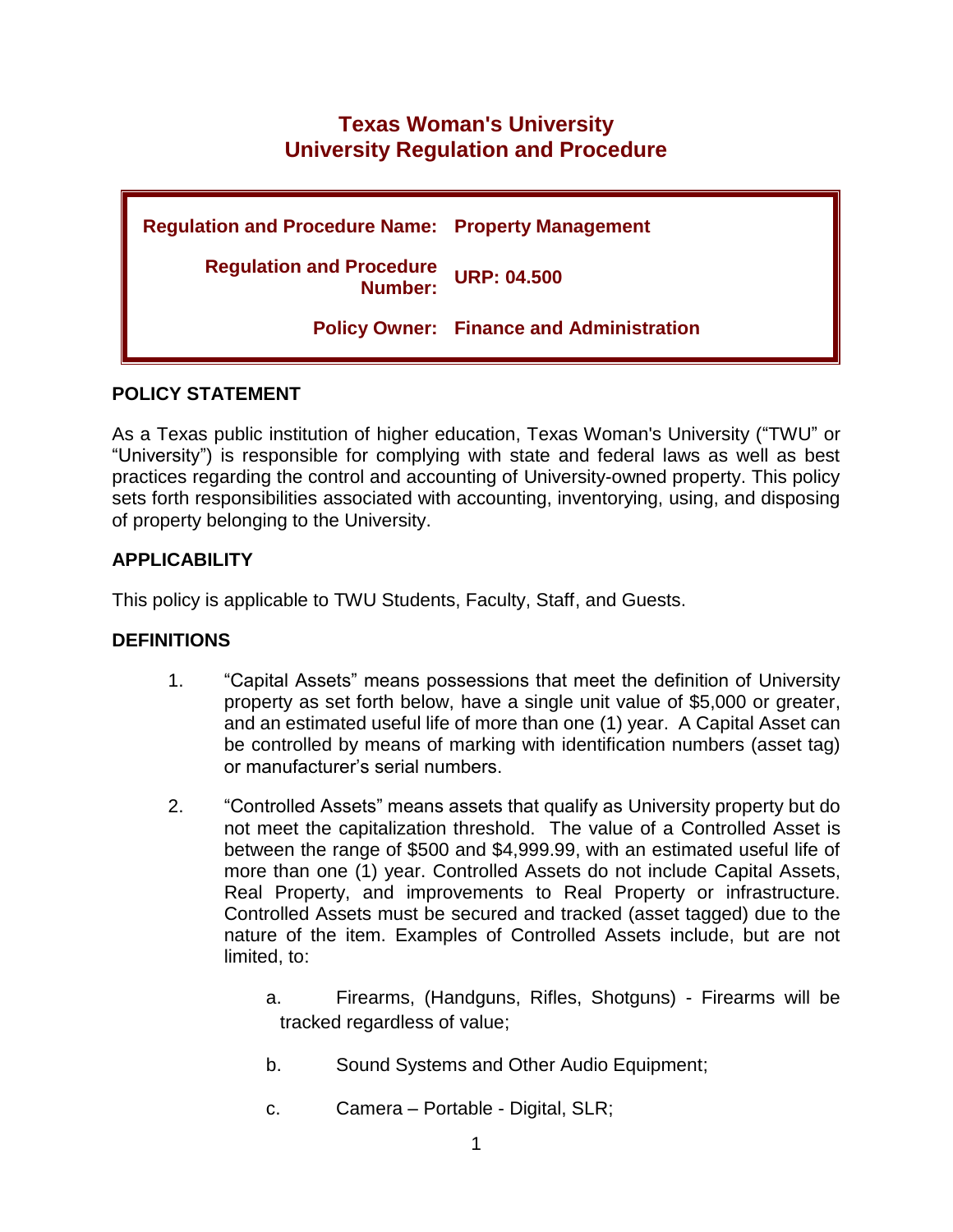- d. TVs, Video Players, Video Recorders;
- e. Computer, Desktop;
- f. Data Projectors;
- g. Smartphones, Tablets, and Other Hand Held Devices;
- h. Laptop Computers ; and
- i. Unmanned Aerial Vehicle ("UAV") Drones
- 3. "Department Property Administrator ('DPA')" means the University employee designated by the Department Property Officer who maintains a record of the department's assets, to include who is using them. The DPA is responsible for maintaining an inventory of all University property within the department or division and providing information about the inventory to the property management department, as required under this policy, property management guidelines, or upon request.
- 4. "Department Property Officer ('DPO')" means the Department Head or Director who is responsible for assets purchased for their department or division.
- 5. "Faculty" means an individual who is employed by TWU as a member of the faculty and whose duties include teaching, research, service, and administration. Professional librarians and graduate assistant titles are excluded from the definition of faculty.
- 6. "Guests" means any individual not affiliated with TWU.
- 7. "Property Custodian" means the University employee to whom the asset is assigned. The Property Custodian has the most frequent access to or use of the asset on a day to day basis or is the one most likely to notice the asset is missing.
- 8. "Real Property" means land, land improvements, buildings, building improvements, facilities, and other improvements and infrastructure. All land and land improvement acquisition is recorded regardless of value.
- 9. "Staff" means each classified, administrative, and professional employee who is appointed to work in an a regular full time or regular part time position, excluding students employed in positions for which student status is required as a condition of employment and those employees holding teaching and/or research positions classified as faculty.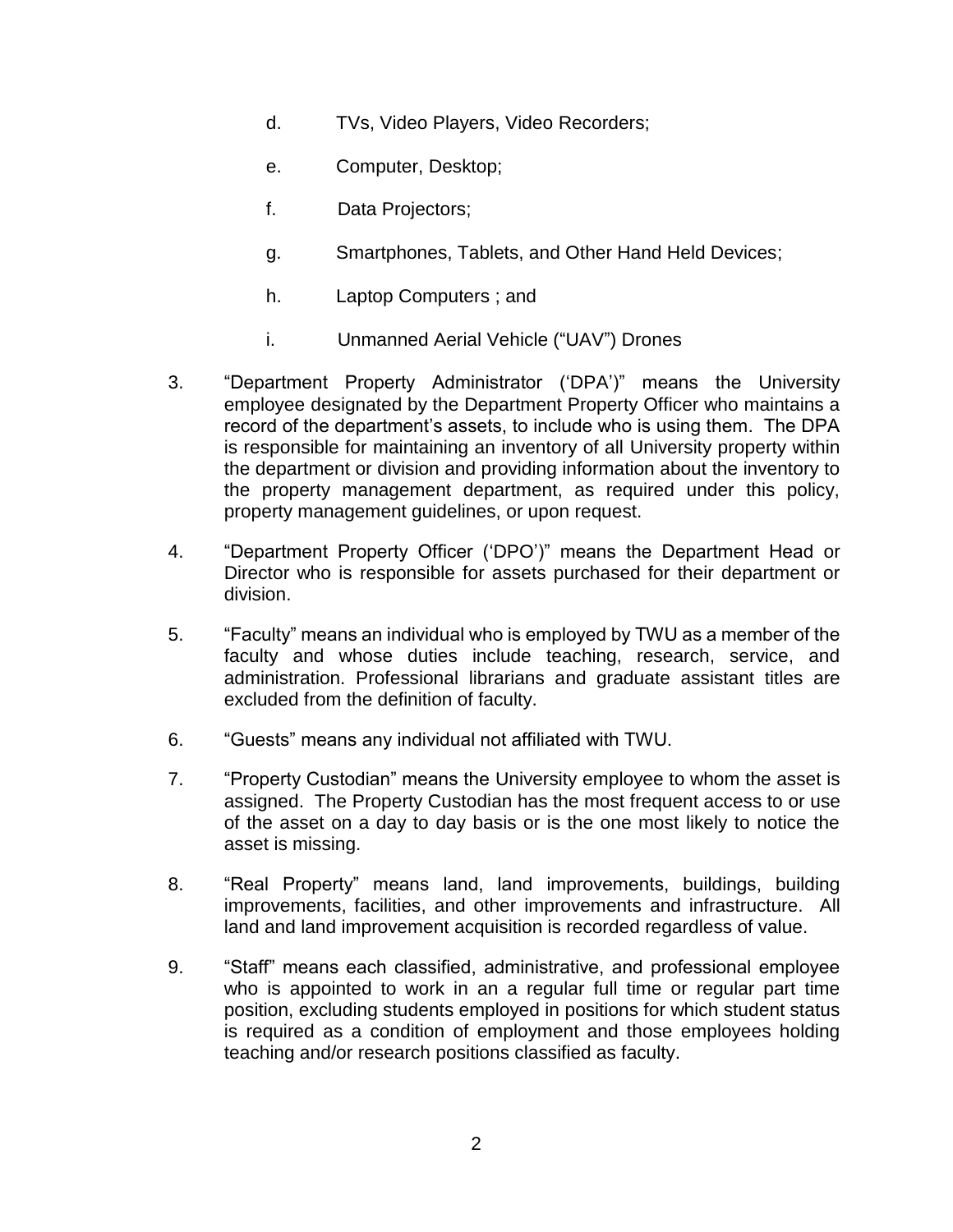- 10. "Student" means a person taking courses at TWU, a person who is not currently enrolled in courses but who has a continuing academic relationship with TWU, and a person who has been admitted or readmitted to TWU.
- 11. "TWU or University Property" means Capital or Controlled property purchased by TWU, which may be issued or assigned to a Property Custodian for the duration of their employment.
- 12. "University Property Manager" means the University employee assigned by the Chancellor and President or designee and is designated as the University's representative to the State and who is responsible for overseeing the disposition of University-owned property, acquired with either state or non-state funds, as well as property donated to the University.

## **REGULATION AND PROCEDURE**

- I. TWU Property
	- A. All employees are accountable for their use and oversight of property belonging to TWU. Employees are responsible for safekeeping TWU property at all times. Pursuant to state law, the Chancellor and President ("Chancellor") is responsible for the custody and care of University Property in the University's possession.
	- B. As a requirement of the State Comptroller's Office, each University will appoint a University Property Manager. At TWU, the Space Management, Real Estate, and Assets ("SMREA") Department serves as the Property Management Department. The Director of SMREA is the appointed University Property Manager to the State of Texas.
	- C. When University Property is assigned to a person other than the University Property Manager, then that person becomes the Property Custodian for University Property.
	- D. The Property Custodian is the individual who sees the asset on a day-today basis or is the one most likely to notice the asset is missing. Property Custodians are responsible for safeguarding the assets in their care. Property Custodians must account for assets assigned to them in accordance with this policy and keep the Department's Property Administrator and Officer apprised of its condition and location.
- II. Property Assignment
	- A. At the University, items acquired by or for specific departmental or divisional use or benefit are assigned to individuals so they may fulfill their duties. The Department Property Officer shall appoint, in writing, a representative of the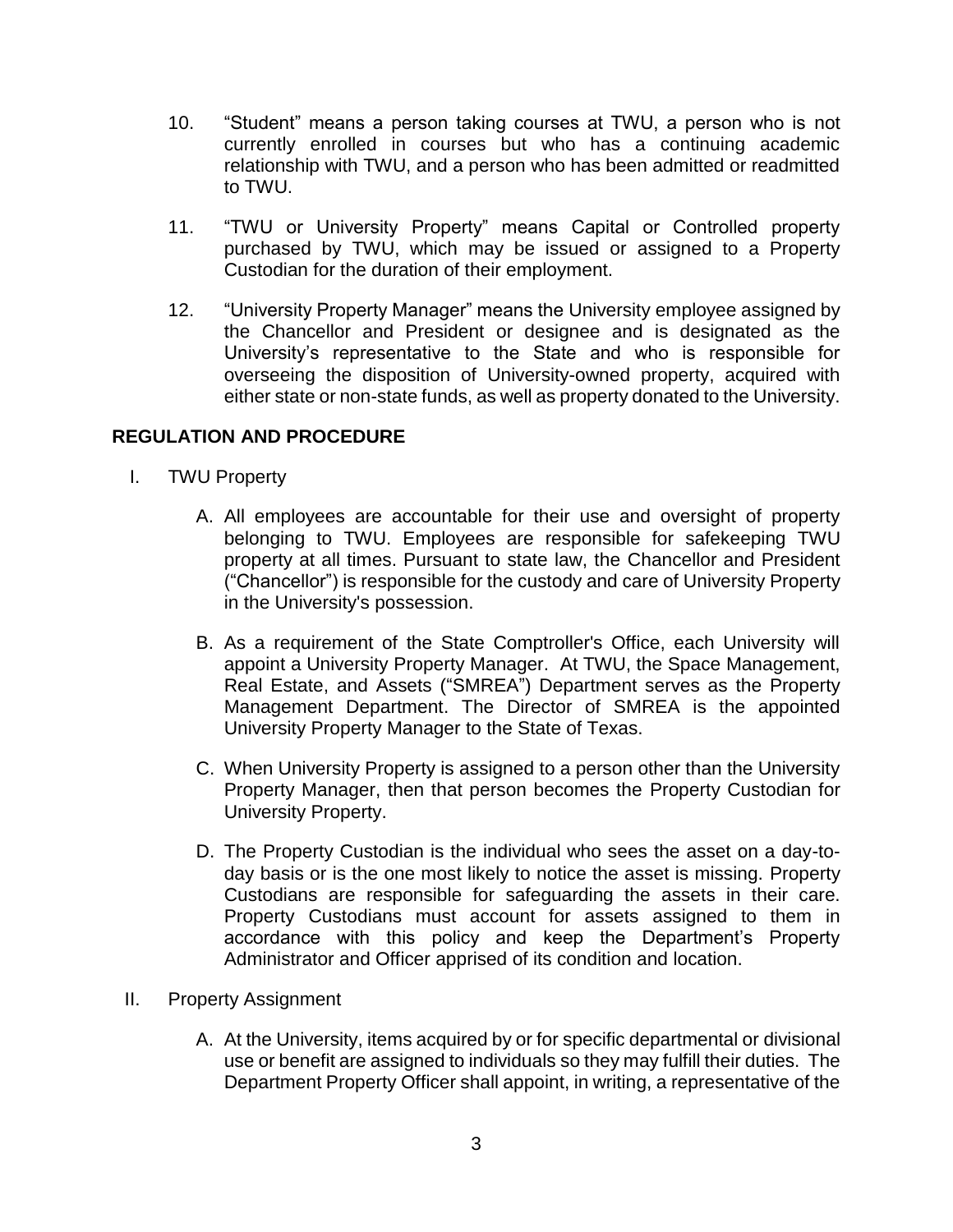department or division to act as its Department Property Administrator to assist with routine upkeep and physical accountability of property.

- B. The Department Property Officer has authority to transfer property within and between departments and divisions, to authorize the recommendation for disposal of items to surplus, and to receive the annual physical inventory of property for their respective departments.
- C. The Department Property Administrator is responsible for tracking all of these activities. Additionally, the Department Property Administrator must know where all assets of the department or division are located at all times, whether on-campus or off-campus.
- III. Asset Acquired or Transferred
	- A. When an asset is acquired or when it is transferred to a new user, the Department Property Officer shall delegate custodianship of the asset to the University employee who is the primary or end user (Property Custodian). The Department Property Officer may delegate this authority to the Department Property Administrator.
	- B. The Department Property Officer shall act as the custodian for University Property that does not have a primary user. The University's enterprise business system will be the authorized asset management system. It will be the recognized medium for delegating custodial responsibility to TWU employees. It is the Department Property Administrator's responsibility to ensure that this report is continuously maintained and its integrity upheld, by promptly notifying the Property Management Department of any changes or discrepancies.
	- C. All new or revised location changes must be updated by the Department Property Administrator, the Property Custodian, or the Property Management Department, as they occur.
- IV. Property Inventory Review
	- A. When University Property accountability changes due to an employee termination or transfer from one University department to another, a property inventory review will be conducted by the Department Property Officer, the employee's direct supervisor, or the Department's Property Administrator on all University Property directly assigned to that employee. In the case of an employee transfer, the property inventory review will be conducted by the original Department Property Officer, the employee's former supervisor, or the original Department's Property Administrator.
	- B. When Department Heads or Directors terminate their employment, then the appropriate Dean, Vice President, or Division Head may require a property inventory review on all University Property assigned to that Department or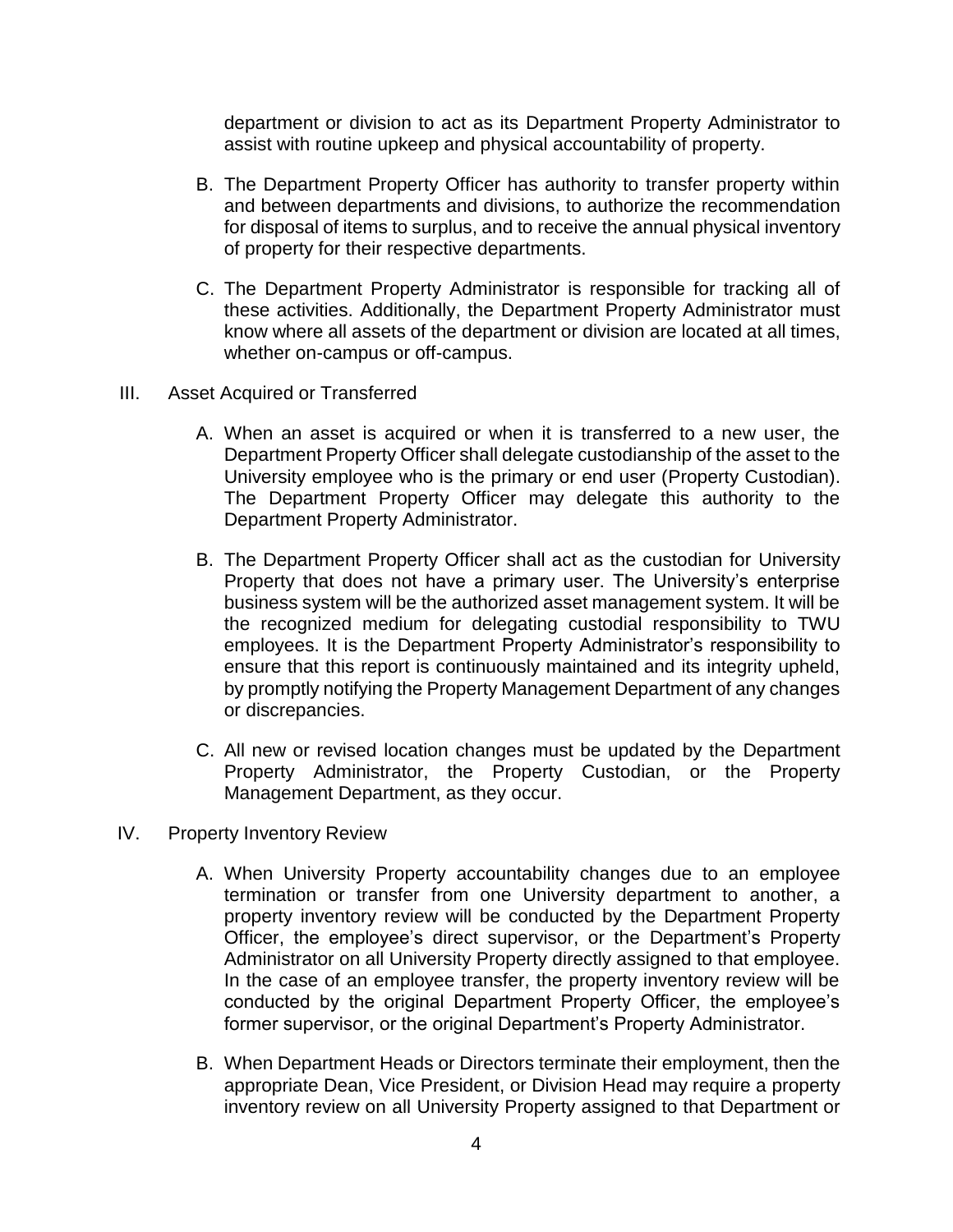Division, as the Department Head or Director is the primary custodian for the Department or Division property.

- C. Guide for Exiting Employees: The completed exit inventory report shall be signed by the departing employee. Final results of this inventory shall be maintained by the Department Property Officer or the Department Property Administrator and sent to the Property Management Department, with a copy forwarded to the appropriate Dean, Vice President, or Division Head, if requested.
- V. Capital and Controlled Assets
	- A. University Property that meets the definition of Capital or Controlled Assets will be tagged by the Property Management Department with a uniquely numbered property tag (asset tag). This tag will include a bar code and be identified as "Property of Texas Woman's University." An annual evaluation will be conducted to examine best practices and appropriate assessment for tagging of Capital or Controlled Assets.
	- B. Computers, as Controlled Assets, will be tracked by their unique asset tag number. Each department shall be responsible for notifying the Property Management Department of University Property purchased with a purchasing order ("PO") or contract.
	- C. The Division of University Advancement shall be responsible for notifying the Property Management Department of donations of University Property.
	- D. Most assets are purchased with a purchase order and the purchase order is coded as an asset, which provides notice to the Property Management Department. Purchase card ("PCard") purchases of capital or controlled assets are restricted.
- VI. Physical Inventory
	- A. State law requires that a complete physical inventory of all TWU Property be conducted each fiscal year. Each department or division will be responsible for doing an inventory on the University Property that it has assigned to employees, and ensure that items with an asset tag are assigned a Property Custodian.
	- B. The Property Management Department will assist with current listings and provide inventory instructions to each department or division as needed. Listings will include all Capital and Controlled Assets.
	- C. The condition of the University Property and all discrepancies found in the listing while conducting this inventory will be reported in accordance with the inventory instructions and state recommendations.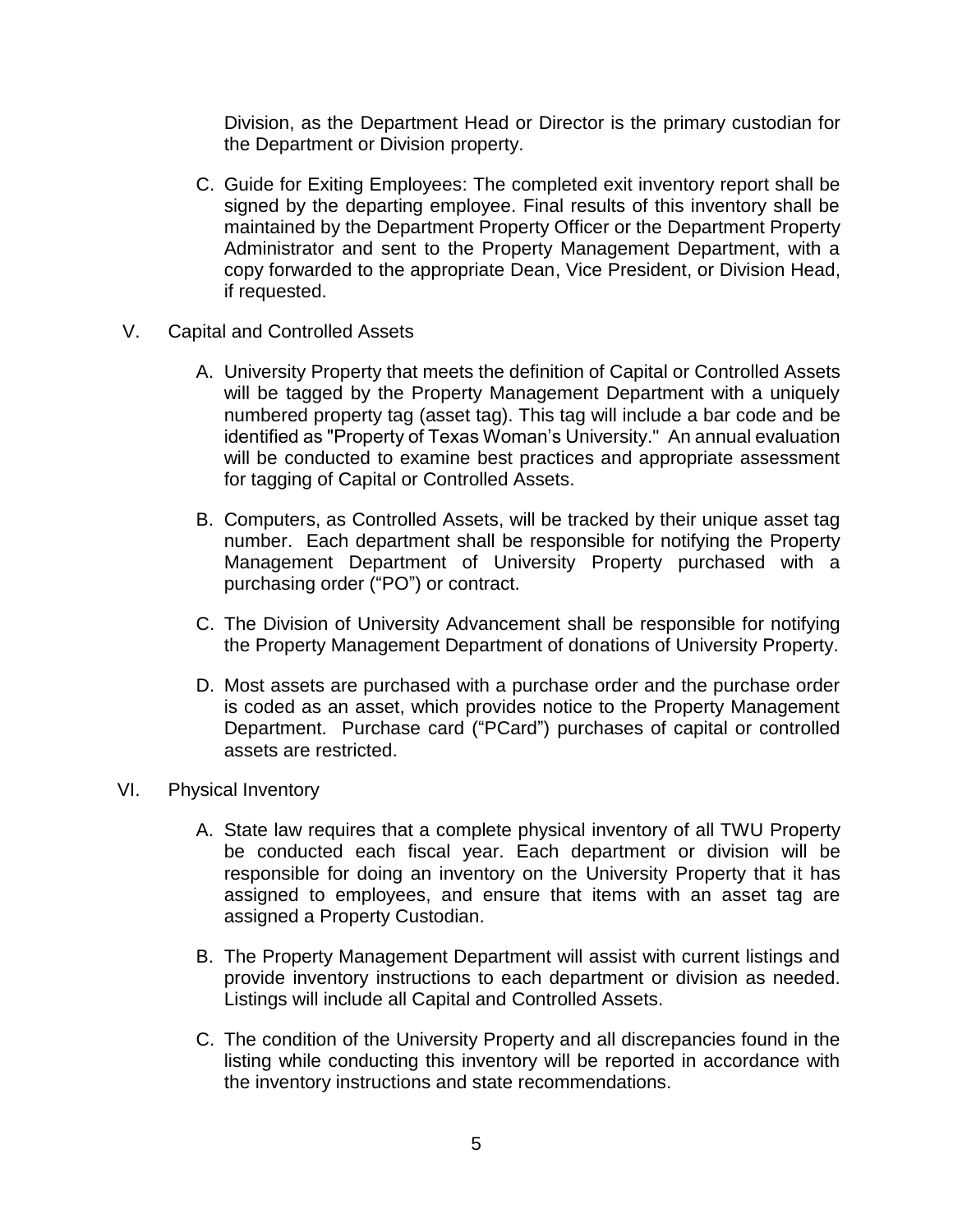- D. Upon completion of the departmental or divisional inventory, the Department Property Officer and designated Department Property Administrator must acknowledge the completed inventory. The annual inventory must be completed by a date set by the Property Management Department. The Property Management Department shall be responsible for compiling the required annual inventory reports.
- E. The Property Management Department will conduct an annual statistical sampling (spot-check) or verification of departmental or divisional property. Departments or divisions shall be responsible for taking corrective action as required to resolve any discrepancies.
- VII. Loan of University Property
	- A. For State Purposes Only. It is prohibited to loan Capital or Controlled Assets owned by TWU to any State official or employee, or to anyone else, to be used for anything other than University business purposes.
	- B. Written Receipt Required. When the possession of University Property of one department is entrusted to another department on loan, such loan shall be done only when authorized in writing by the Department Property Officer who is lending such property. A memo, written receipt, or form shall be executed by the department loaning out or in need of borrowing such property.
- VIII. Off-Campus Use
	- A. The Department Property Officer must be the first to authorize any offcampus use of TWU Property. Following authorization for off-campus use, the Property Custodian, Department Property Administrator, or University Property Management Department will record the physical address of an asset into the University's enterprise business system.
	- B. The Department Property Administrator must update their internal inventory records after receiving written or electronic approval of the Equipment Loan or Transfer to Out-of-Office Location Form from the Department Property Officer. The Equipment Loan or Transfer to Out-of-Office Location Form is available upon request and once finalized must be submitted to [assets@twu.edu.](mailto:assets@twu.edu) This authorization of off-campus use must constitute official University business and approved property shall not be used for personal purposes.
	- C. Whenever TWU Property is shipped or taken out of the country, the department and Property Custodian must complete all necessary U.S. Customs Office documentation, assuring that the TWU Property can be returned to TWU.
	- IX. Removal of University Property from Campus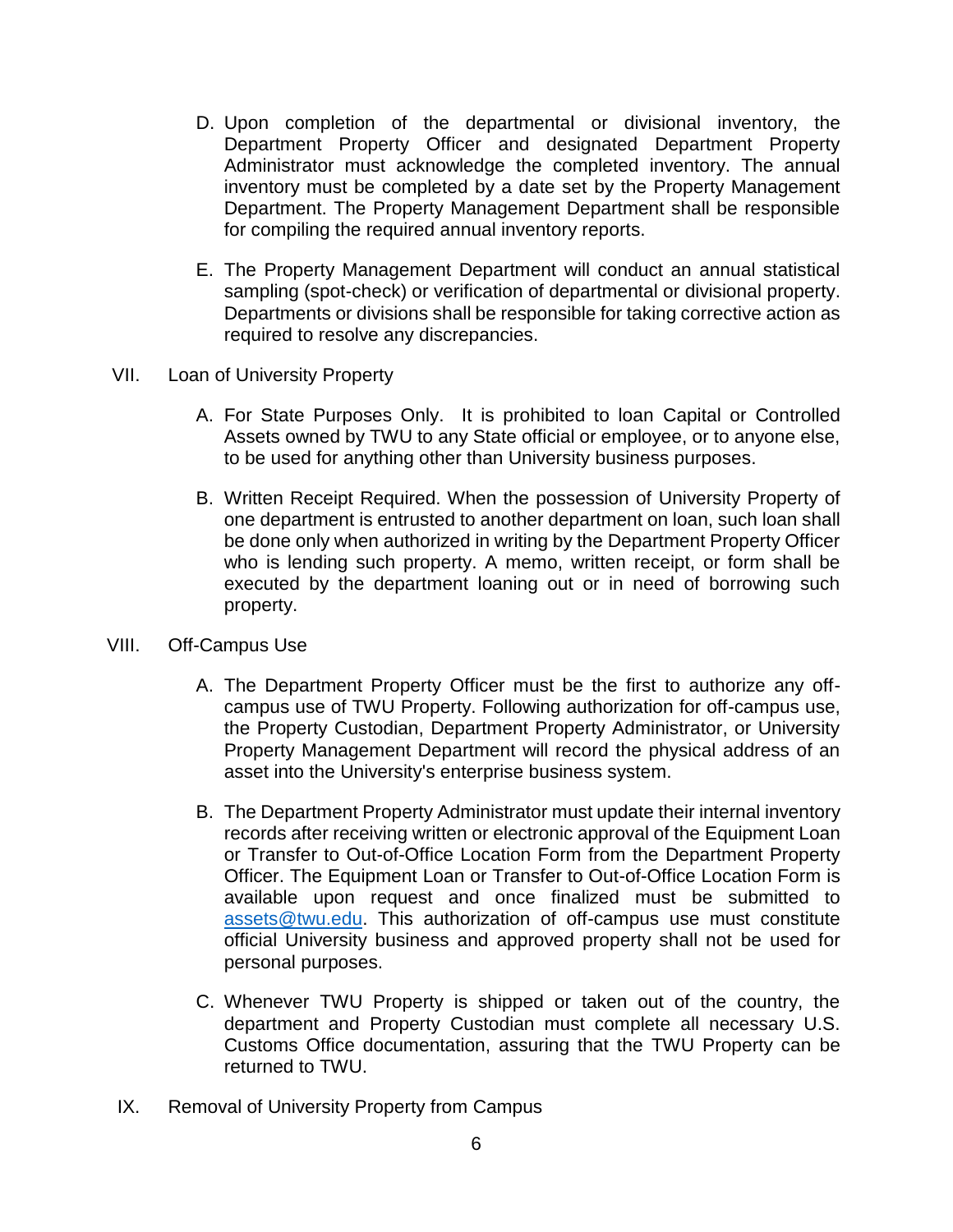- A. Removal of University property owned or controlled by TWU from campus is only permitted in accordance with the following:
	- 1. Property owned or controlled by TWU cannot be removed from campus without written permission from the Department Property Officer who will then ensure the Department Property Administrator updates the information on its custodian, condition, and location and then informs Property Management Department.
	- 2. Employees or students removing University Property from any TWU campus must be made aware of this URP.
	- 3. The TWU employee or student who will be the primary (or end user) of the University Property off campus will be assigned as the Property Custodian for the property. The Property Custodian is responsible for reasonable and proper care of the item(s) while off campus.
	- 4. University Property removed from campus must have a TWU asset tag.
	- 5. Only employees and students involved in TWU official business may request University Property removal from the campus.
	- 6. The person who wants to move University Property from its assigned area must inform the responsible Department Property Officer or the Department Property Administrator of their intention to remove TWU assets and obtain permission in writing.
	- 7. The exact address and location of the item(s) shall be maintained with the responsible department or division.
	- 8. Transfer of University Property located off campus to another location or employee without the written permission of the Department Property Officer is prohibited.
	- 9. Certain departments must carry University Property with them for presentations, lectures, or conventions. These departments must show they keep records in their offices of the property carried on specific trips.
	- 10. The Vice President for Finance and Administration, or their designee, have final approval authority on all removals.
- X. Duration of Consent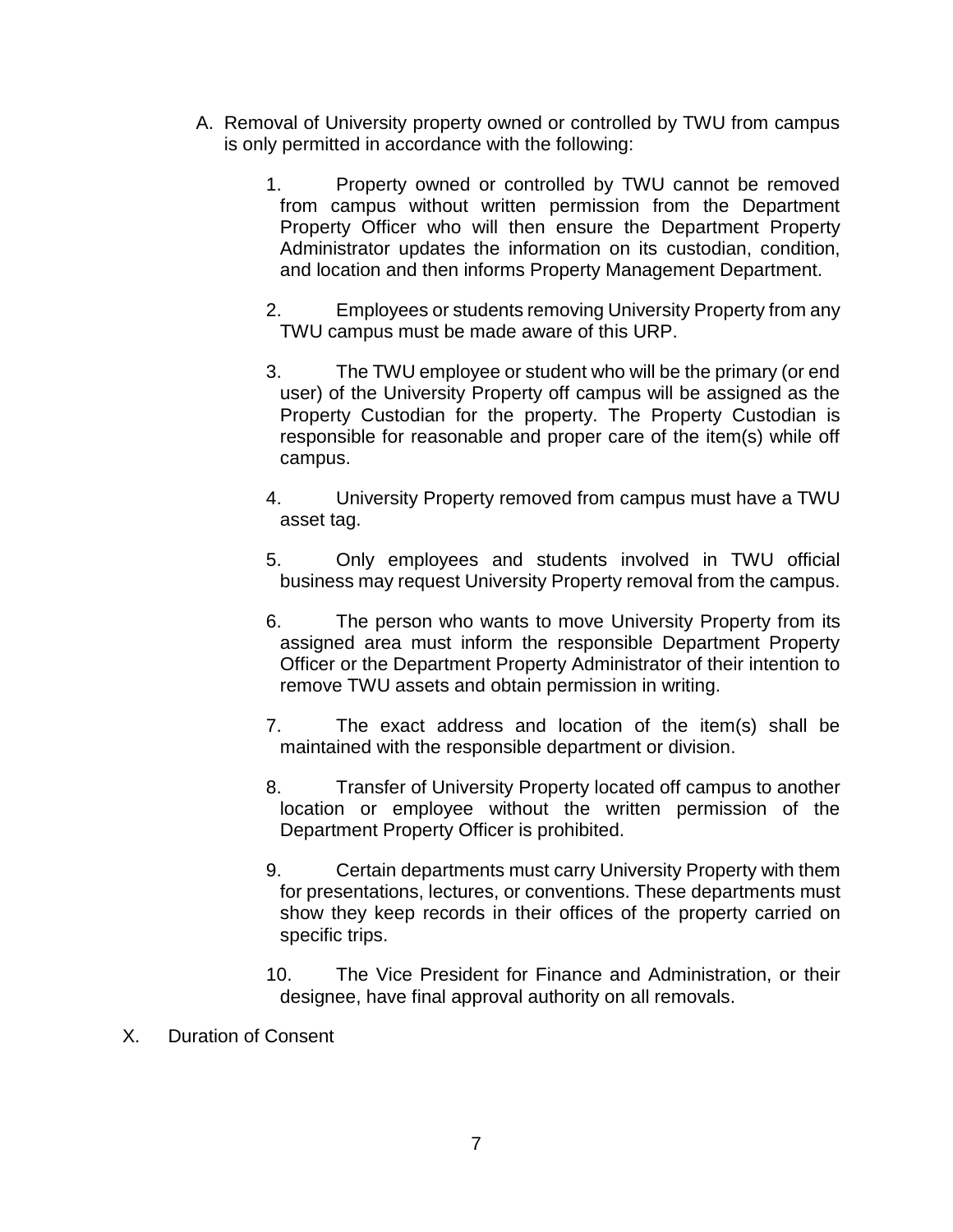- A. No request to remove assets from campus can exceed twelve (12) months, without an email from the Department Property Officer to the University Property Manager requesting an exemption.
- B. The employee acting as Property Custodian must return, or verify evidence of, all University Property assigned to them during the annual inventory.
- C. The employee must notify their Department Property Administrator when the University Property is returned. The Department Property Administrator can reissue the equipment to the employee, if needed.
- D. Employees who are leaving employment at the University must return all TWU Property. The department or division must ensure all TWU Property has been returned to the University.
- XI. Replacement Value
	- A. Property Custodians are obligated to pay the replacement value of University Property owned or controlled by TWU if a TWU Department of Public Safety or other police investigation that includes the Department Property Officer and the University Property Management Department determines that damage, theft, or loss occurred due to negligence or unreasonable care while the University Property was in the custody of the employee.
- XII. Pecuniary Liability
	- A. More than one employee may be found to be liable for damage, theft, or loss to TWU Property in a particular instance. An employee may be held responsible for pecuniary liability due to damage, theft, or loss sustained by the University if:
		- 1. TWU Property disappears, as a result of the failure of the Chancellor, Department Property Officer, Department Property Administrator, University Property Manager, or Property Custodian entrusted with the property to exercise reasonable care for its safekeeping;
		- 2. TWU Property deteriorates as a result of the failure of the Chancellor, Department Property Officer, Department Property Administrator, University Property Manager, or Property Custodian entrusted with the property to exercise reasonable care to maintain and service the property; or
		- 3. TWU Property is damaged or destroyed from an intentional wrongful act or negligence by the Chancellor, Department Property Office, Department Property Administrator, University Property Manager or Property Custodian.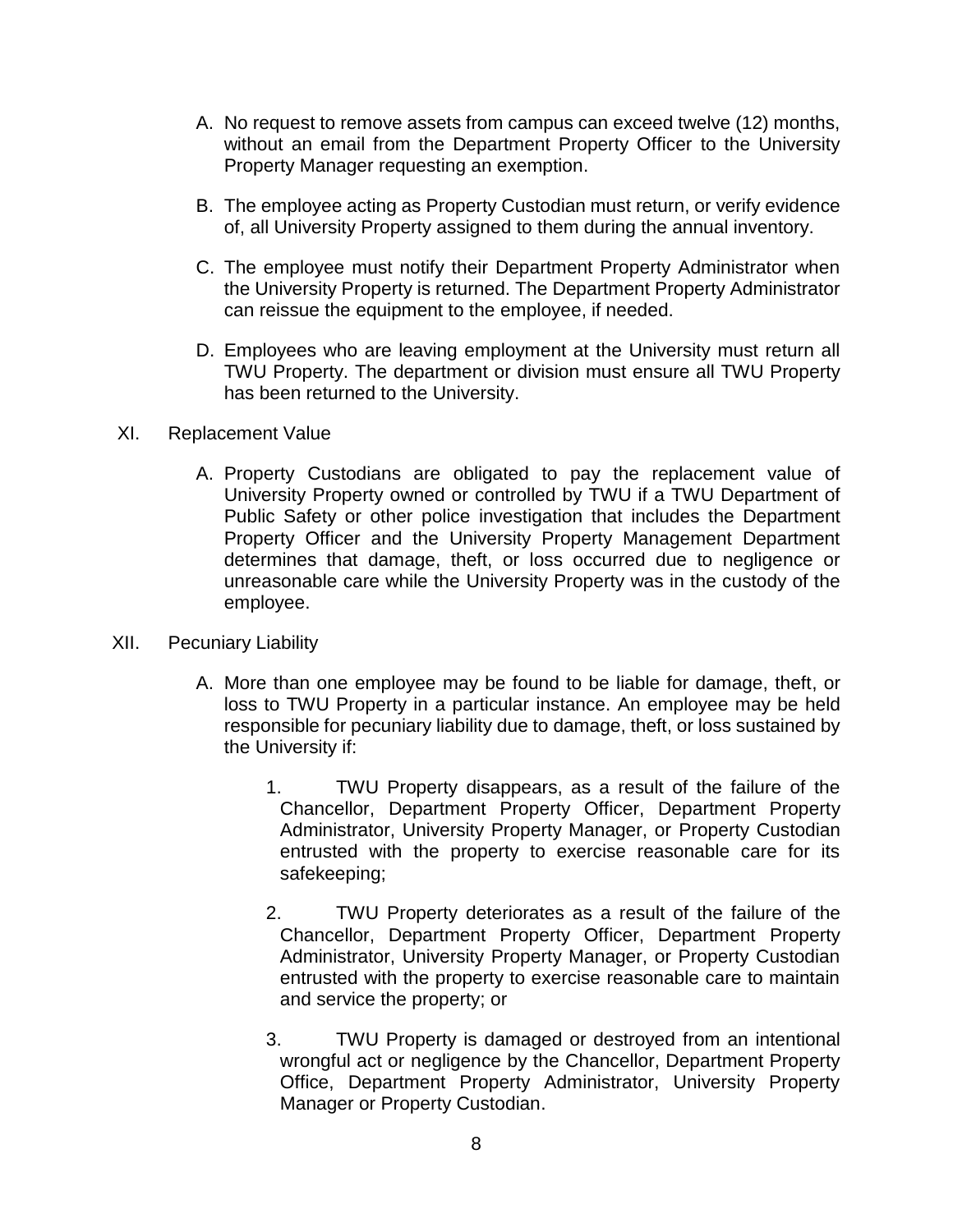#### XIII. Missing or Stolen Property Report

When required by the Property Management Department, the Department Property Officer or the Department Property Administrator, along the Property Custodian, will complete a missing or stolen property report with the Department of Public Safety. The report will include a stolen or missing University Property investigation statement. An investigation statement declaring University Property as either missing or stolen, with or without negligence, will also be included, in accordance with State Property Accounting system guidelines.

- XIV. Official Business
	- A. TWU Property shall be used only for official business. TWU employees shall not use TWU property for personal benefit or pleasure.
	- B. Computers may be used in accordance with URP 04.700: Computer & Software Acceptable Use Policy, which allows for computer resources to be used to search for information of a recreational nature on the internet or for other incidental personal use provided that there is no cost to TWU, conducted on the employee's own time, and does not involve information deemed inappropriate by other institutional policies.
	- C. No personal calls shall be charged to TWU telephones.
	- D. The use of TWU motor vehicles for other than official business is strictly prohibited.
- XV. Surplus

All transfers of University Property to surplus must be done in accordance with the Property Management Department property procedures.

### **REVIEW**

This policy will remain in effect and published until it is reviewed, updated, or archived. This policy is to be reviewed once every six years. Interim review may be required as a result of updates to federal and state law or regulations, Board of Regents policies, or internal processes or procedures.

### **REFERENCES**

Texas Government Code, Chapter 403, Subchapter C

Texas Government Code Ann. sec. 403.272

Texas Government Code Ann. sec. 403.273

Texas Government Code Ann. sec. 403.275